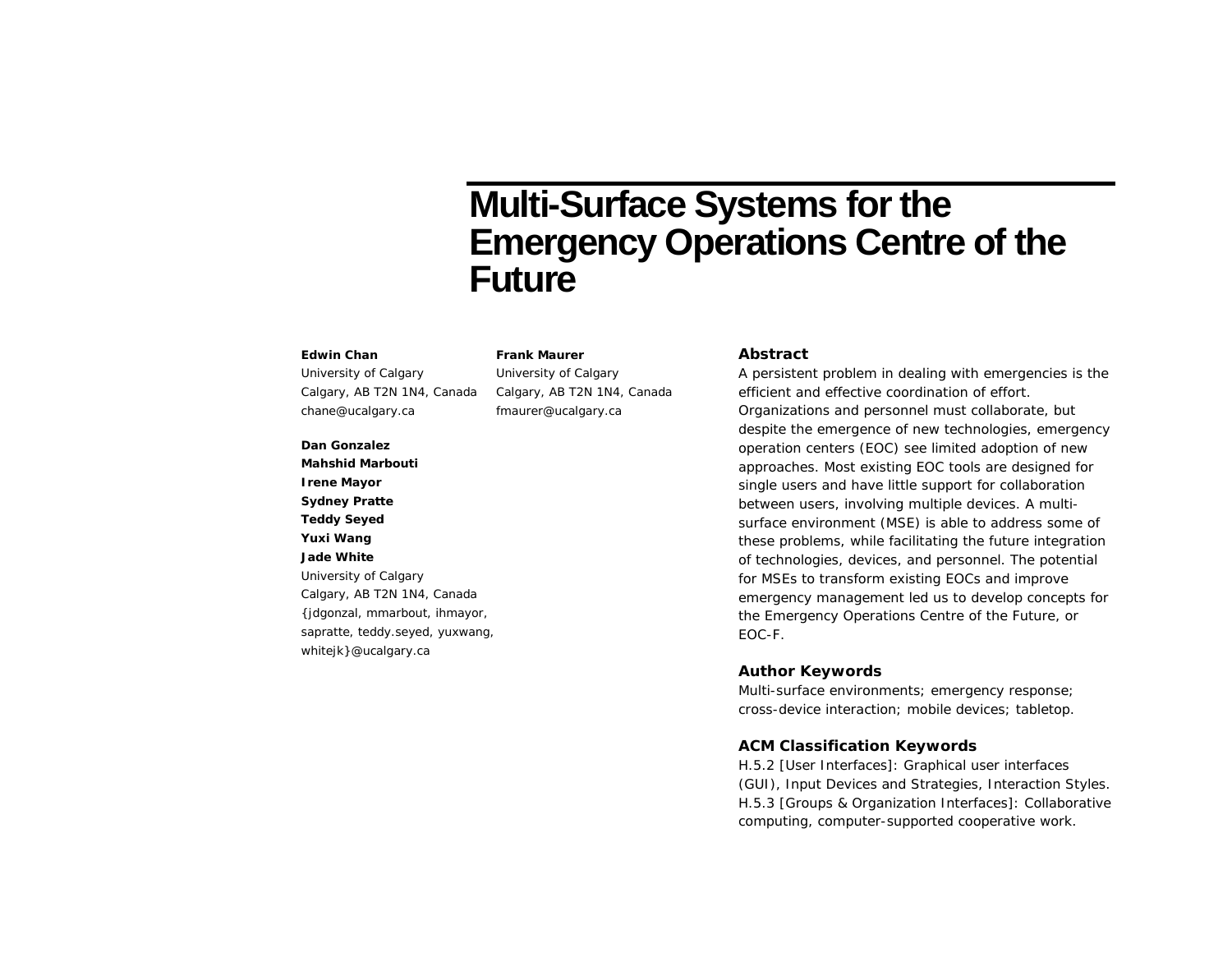## **Introduction**

Emergencies, crises, and disasters happen when people least expect them to. Some notable examples include: earthquakes in Christchurch, New Zealand (2011), tsunamis in Japan (2011), flooding in Calgary, Canada (2013), and a missing plane in Malaysia (2014). To respond to these disasters on a city level, organizations such as the Fire Department, Police Department, EMS and others work together within a co-located emergency operations center (EOC). Crisis management teams that meet face to face in emergency situations also exist in major corporations and public organizations. These teams have specific needs but their technological support is very limited. There are significant opportunities to utilize new technologies to provide a more effective response to emergencies.

An improved response has substantial cost savings potential, both for the public sector as well as for industry. The costs of the Southern Alberta floods in 2013, earthquakes in Christchurch, and tsunamis in Japan are estimated to be \$5 billion, \$18 billion USD, and \$35 billion respectively. While the cost reductions coming from a more effective handling of the crisis are hard to estimate, even small percentage gains can lead to large savings – not even talking about potential benefits for reducing injuries and casualties.

Emergency Operations Centre of the Future (EOC-F) is a collaborative project between the University of Calgary and C4i Consultants Inc. to explore and prototype emergency operation planning and operation tools. The goal of this project is to investigate how analytics-based, spatially-aware multi-surface

environments (MSE) can support teams managing emergencies in an EOC.

#### **Related Work**

There are a number of challenges when designing an EOC, with respect to data access, communication, equipment for different scenarios, and the roles of people using the equipment [5]. To address these concerns, we propose an EOC designed within a multisurface environment (MSE). Creating these environments is difficult and integrating traditional software is a challenge for the design of MSE applications [3]. While some researchers have explored emergency management applications on individual devices, we are unware of any research that has used and evaluated MSEs for emergency management purposes.

CoMap facilitated collaborative situation analysis and planning in crisis management teams [2], but the use of specially designed proprietary paper [12] is quite limiting in an emergency situation.

Other applications such as CERMIT [9], CoTracker [4] and uEmergency [10] make use of interactive tabletops for emergency management, but none of these applications have been integrated into a larger MSE nor did they integrate with commercial emergency management software.

To ease the design and creation of an MSE, many tools and frameworks have been developed [1, 6, 7, 8]. None of these applications have been successfully integrated into a MSE for emergency management. Our Society of Devices (SoD) Toolkit is another MSE framework [13]. Its flexible extensibility of integrating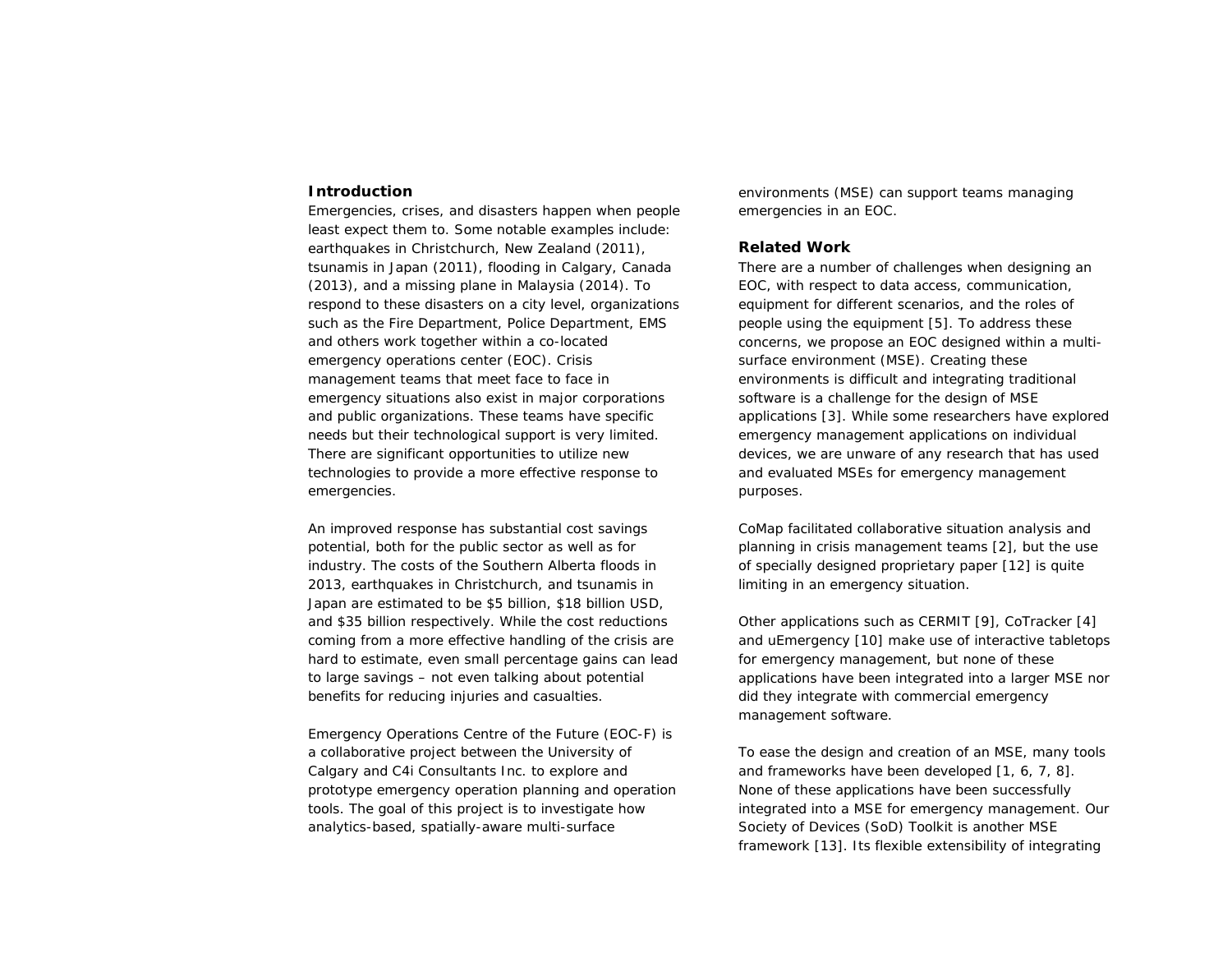new devices and sensors makes it suitable for supporting an MSE EOC.

# **Next Generation EOC**

#### *Adaptable, mobile, scalable*

Emergency Operations Centre of the Future (EOC-F) (Figure 1) is an investigation into how analytics-based, spatially aware multi-surface environments (MSE) can support teams managing emergencies in an Emergency Operations Centre (EOC). Emergencies are often unique, and an EOC has to handle a diverse variety of

scenarios. Similarly, EOCs can range from small localized teams to much larger collaborative efforts, situated in dedicated buildings or deployed as a mobile response. EOC-F aims to support existing users of emergency response technology, while extending this support to smaller organizations through cloud-based services.

A stationary EOC setup may include a wall-sized display, tabletop, digital whiteboard, and a number of tablet devices (Figure 3). One or more Microsoft Kinect



Figure 1: Emergency Operations Centre of the Future (EOC-F).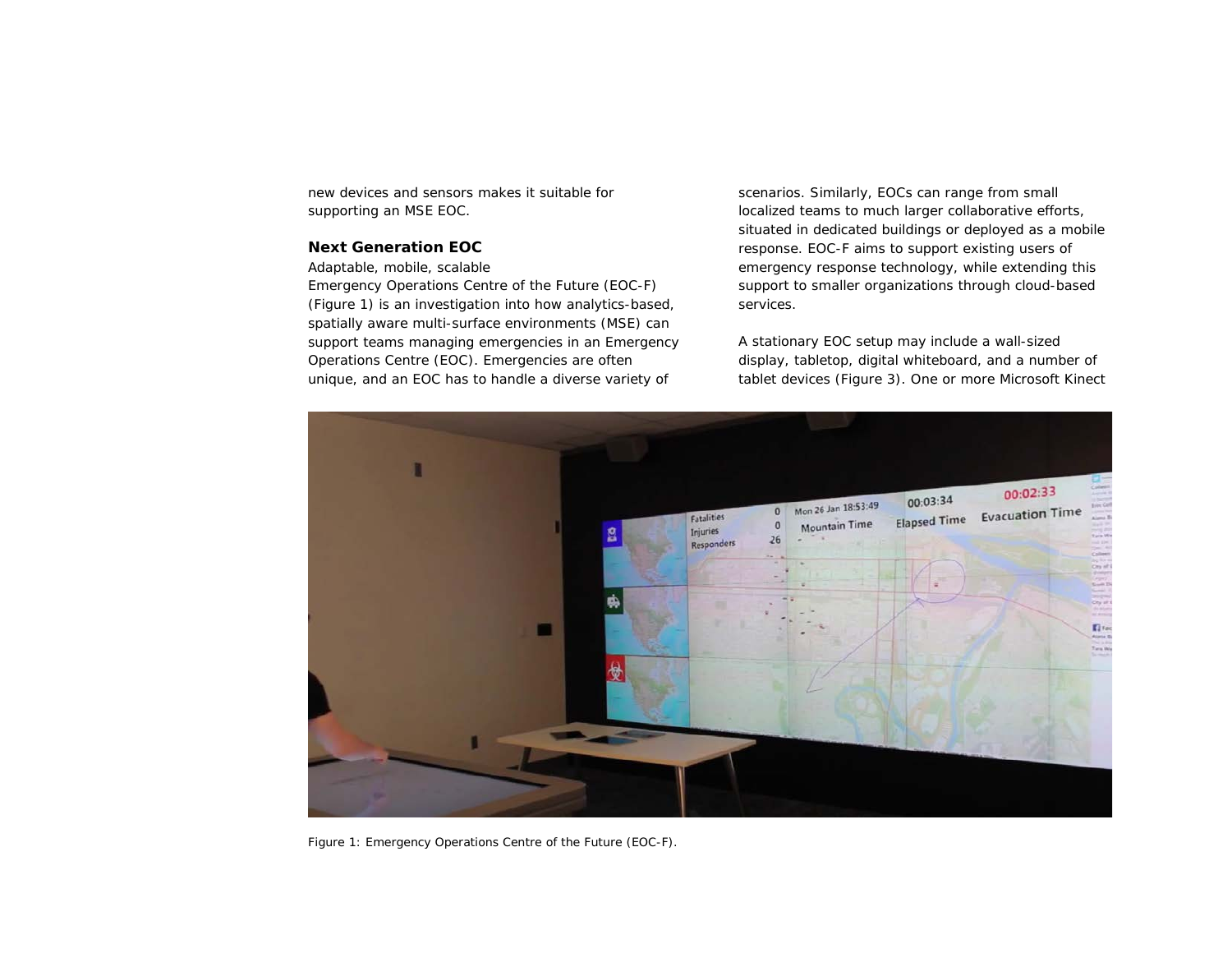

Figure 2: Various screens of the tablet device; a) Role selection screen, b) General device settings, c) Annotation and planning tools, d) Video and texting tools.



sensors enable proxemics interactions within the EOC, something discussed in more detail later.

The wall display (Figure 4) is intended to provide information that can be easily interpreted, increasing awareness of the emergency situation. It is instrumental in understanding a Common Operating Picture (COP). Information from the COP can be shared with field personal. A common reference point creates a shared understanding of basic and vital information among EOC operators. The information is aggregated from various streams, including social media.

The tabletop (Figure 7) is the central collaborative space for decision makers, and provides an interactive map of the emergency site. Operators can draw up response plans with the annotation tools, and directly interact with field units by controlling them on the tabletop map. For example, hazard sites could be marked up, before an evacuation zone is created. Field



Figure 3: Typical setup of EOC-F. Figure 4: Wall display sharing information from the Common Operating Picture (COP).

units inside the evacuation zone are automatically routed to outside the area, while units outside the zone will be routed around it.

The digital whiteboard (Kapp Board) provides a familiar planning tool present in existing EOCs, but is digitally integrated to quickly distribute information to other devices. Information on the whiteboard can be viewed on the tabletop, or sent to field operators to communicate key objectives and planning details.

The tablet (Figure 2) is the mobile device of EOC-F, and can be used both within the EOC and out in the field. Similar to the digital table, users are presented with an interactive map and planning tools. However, tablets are role-dependent, and provide different tools suited to the user's role. A police officer using the tablet could place roadblocks, while a HazMat specialist could create regions around chemical spills and annotate it with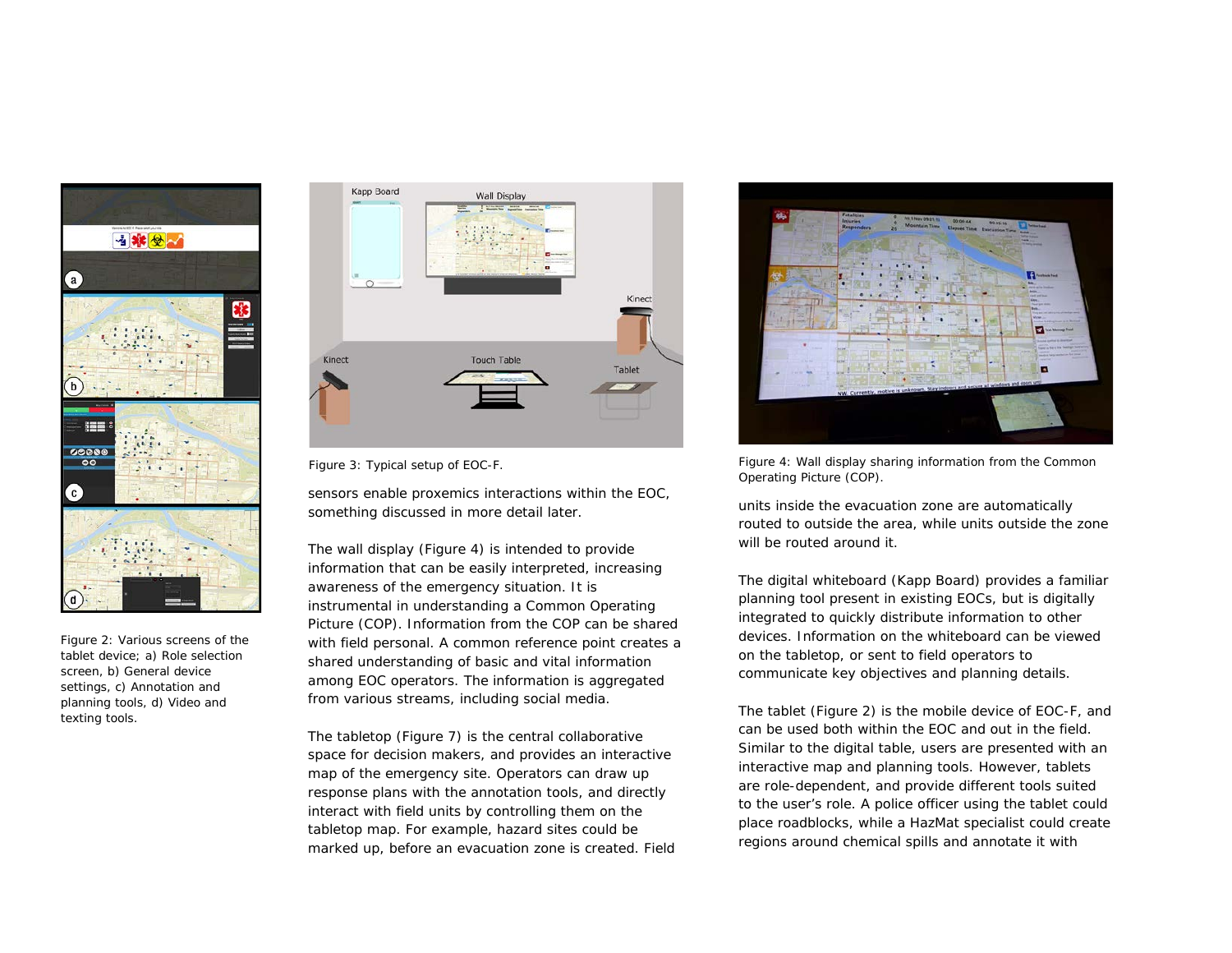

Figure 5: A *flick* gesture from a tablet to the tabletop [11].



Figure 6: A *pour* gesture from a tablet to the tabletop [11].

relevant information. Plans drawn on tablets remain private and role-specific until they are explicitly shared publicly, to reduce information clutter. The tablet also supports communication between field responders and the EOC, through video calls and SMS texting capabilities.

Any number of wall displays, tabletops, and tablets may be connected simultaneously, making the EOC easily scalable. In a mobile EOC, the wall display and tabletop can be replicated on the tablet, making it possible to deploy EOC-F with as little as three tablet devices.

*Spatial awareness, proxemics interactions* Based on prior research on gestures and interactions in emergency response environments [11], EOC-F currently supports several novel interactions. EOC-F is a spatially-aware system: the system knows where users and devices are in a physical space and can used this knowledge to enhance interactions with data.

The two basic gestures are *flick* and *pour*. The *flick* (Figure 5) can be performed on a tablet device by swiping either towards or away from the user. The user can simply point their tablet at another device (wall display, tabletop, or tablet) and perform a *flick* to send or receive information. For example, *flicking* across the room towards the tabletop will allow the tabletop to display the same map location as the tablet.

The *pour* (Figure 6) can be done by positioning a tablet above a tabletop, and turning the tablet over as if to pour the contents onto the tabletop. *Pouring* is a quick and intuitive way to share information from the tablet to the tabletop, making the information public to the



Figure 7: Various tools of the tabletop; a) Zone/region management tools, b) Vehicle routing tools, c) Geotagged images from the field.

EOC. For example, a response plan drawn up by the police is initially only visible to the police, but can be shared and discussed with other roles by *pouring* the plan onto the tabletop.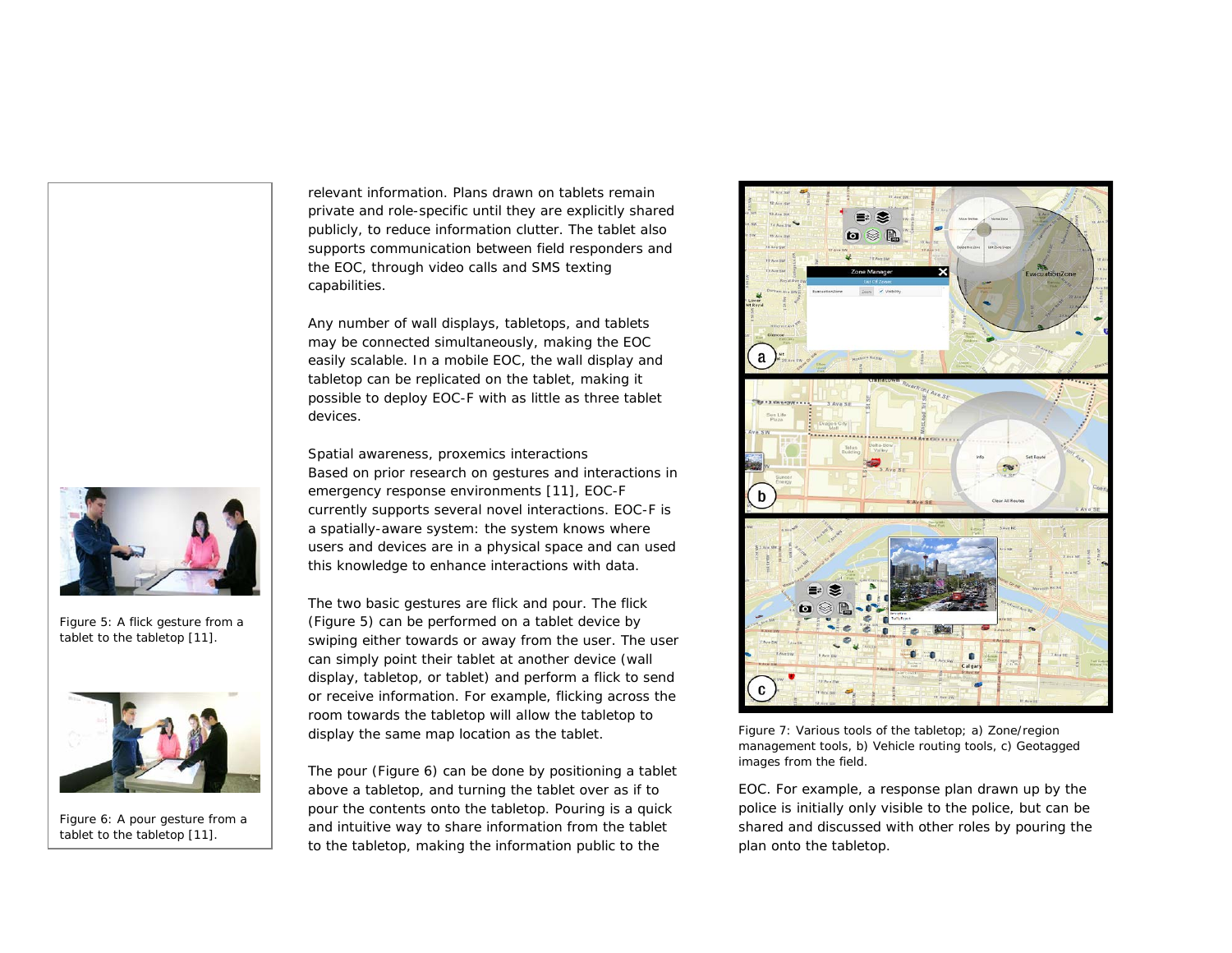Spatial-awareness is provided by our SoD Toolkit, and does more than just enabling gestures. Proxemics allow users to take control of the wall display through a tablet. A user can walk up to the wall display, and is then able to modify what information is displayed on it. Another useful example is the sharing of information to everyone around you based on proximity, rather than having to individually share information during a group discussion.

#### *Social Media Analytics*

With the proliferation of networked mobile devices, the public have become a vital source of real-time information during an emergency crisis. The public is often able to alert officials to immediate problems, well before any responders arrive on scene. They are a source of situational awareness, and provide a lot of information for relatively limited resources spent. However, the sheer amount of information received becomes problematic when emergencies allow little time for careful and thorough analysis. Social media analytics can help extract the most relevant information, significantly reducing the burden on EOC operators and improving the overall response timeliness.

In EOC-F, social media streams are shown on the wall display. To ensure only useful information is displayed to the EOC, a Social Media Analyst filters through the vast amount of updates before they reach the rest of the EOC. Social media analytics partially automates and accelerates this process.

*Augmented Reality for Response Planning* The integration of Google's Project Tango allows cutting-edge interactions with 3D models in augmented

reality. Building models are overlaid over the map on the tabletop, and operators can navigate these models by moving the Tango devices in physical space. The integration provides a great opportunity to investigate interaction techniques with geospatial data for multisurface systems in an EOC.

#### **Conclusion**

The development of EOC-F facilitates the investigation of how analytics-based, spatially aware MSEs can support teams managing emergencies in an EOC. We have created a prototype EOC as a multi-surface environment which integrates new technologies to support emergency response. Novel interactions and automated processes support emergency management in time-sensitive emergency situations. As EOC-F continues to be in development, we hope to further support emergency response teams. We will achieve this through innovative software prototypes focused on public safety and emergency preparedness to support next generation EOCs.

#### **Future Work**

The EOC-F project will continue to investigate and integrate new technologies in novel ways to support emergency management. To support crisis management teams, we will investigate multi-surface technology, analytics and wearable computing approaches.

Future work with EOC-F includes:

Continuing investigations on the use of augmented reality in EOC-F as an integral tool for collaboration in an MSE.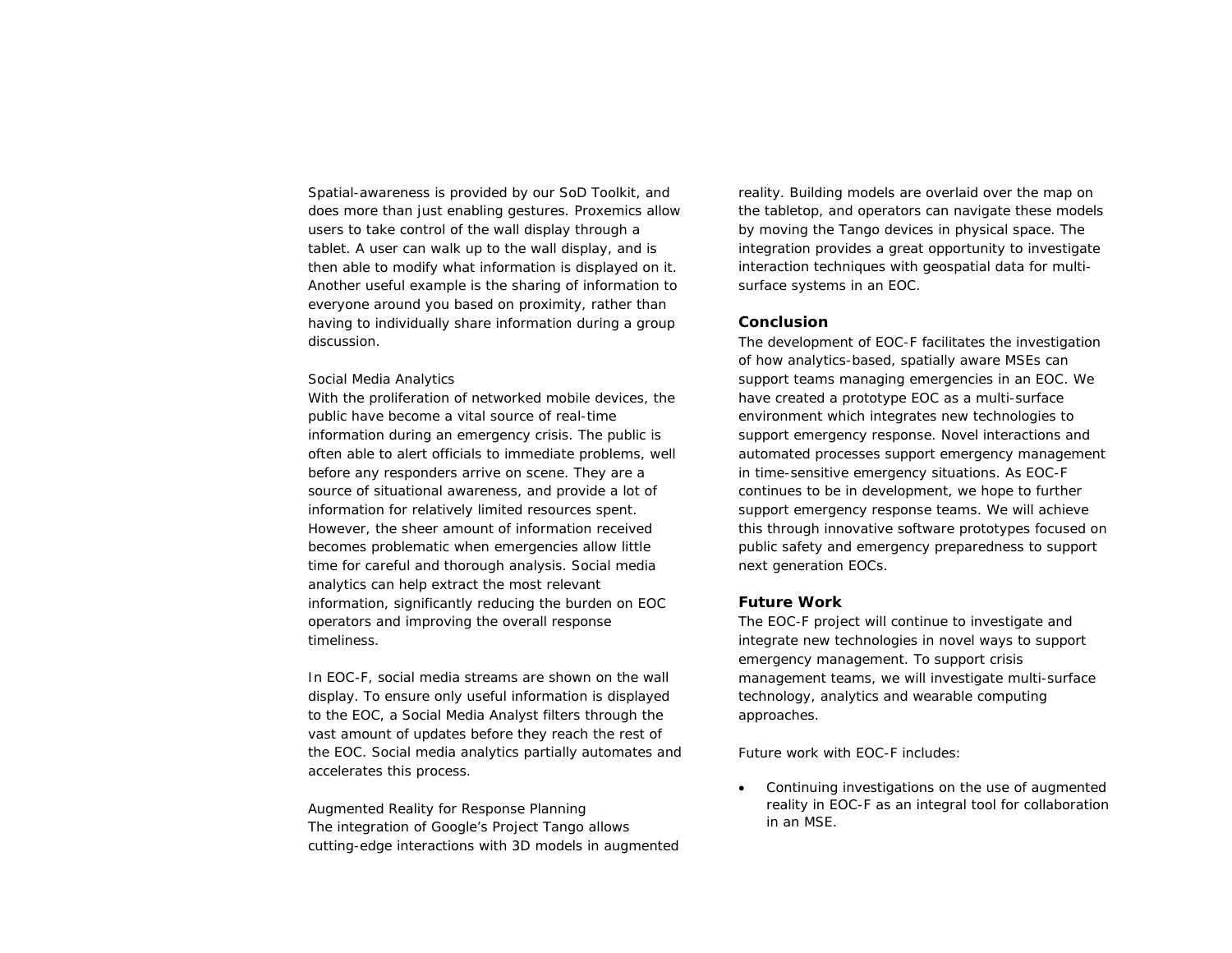- Developing technology for a-posteriori analysis of data gathered during an emergency, and feeding the lessons learned into training exercises.
- Integrating wearable technologies following our ongoing interviews with emergency management personnel.

Investigating projected pixels on the walls and floor space between displays to determine if they can help increase awareness and interactions.

## **References**

- 1. Chris Burns, Teddy Seyed, Theodore D. Hellmann, Mario Costa Sousa, and Frank Maurer. 2013. A Usable API for Multi- Surface Systems. In *Workshop on Envisioning Future Collaborative Interactive Spaces* (CHI '13).
- 2. Sebastian Doeweling, Tarik Tahiri, Philipp Sowinski, Benedikt Schmidt, and Mohammadreza Khalilbeigi. 2013. Support for collaborative situation analysis and planning in crisis management teams using interactive tabletops. In *Proceedings of the 2013 ACM international conference on Interactive tabletops and surfaces* (ITS '13). http://dx.doi.org/10.1145/2512349.2512823
- 3. James R. Eagan, Eric Lecolinet, and Clemens N. Klokmose. 2013. What are Applications in Multisurface Environments? In *International Workshop on Interactive, Ultra-High-Resolution Displays* (CHI '13).
- 4. Andreas Kunz, Ali Alavi, Jonas Landgren, Asim Evren Yantaç, Paweł Woźniak, Zoltán Sárosi, and Morten Fjeld. 2013. Tangible tabletops for emergency response: an exploratory study. *In Proceedings of the International Conference on Multimedia, Interaction, Design and Innovation* (MIDI '13).

http://dx.doi.org/10.1145/2500342.2500352

5. Morten Kyng, Esben Toftdahl Nielsen, and Margit Kristensen. 2006. Challenges in designing

interactive systems for emergency response. In *Proceedings of the 6th conference on Designing Interactive systems* (DIS '06). http://dx.doi.org/10.1145/1142405.1142450

- 6. Michael Nebeling, Theano Mintsi, Maria Husmann, and Moira Norrie. 2014. Interactive development of cross-device user interfaces. In *Proceedings of the SIGCHI Conference on Human Factors in Computing Systems* (CHI '14), 2793-2802. http://dx.doi.org/10.1145/2556288.2556980
- 7. Michael Nebeling and Moira Norrie. 2012. jQMultiTouch: lightweight toolkit and development framework for multi-touch/multi-device web interfaces. In *Proceedings of the 4th ACM SIGCHI symposium on Engineering interactive computing systems* (EICS '12), 61-70. http://dx.doi.org/10.1145/2305484.2305497
- 8. Michael Nebeling, Elena Teunissen, Maria Husmann, and Moira C. Norrie. 2014. XDKinect: development framework for cross-device interaction using kinect. In *Proceedings of the 2014 ACM SIGCHI symposium on Engineering interactive computing systems* (EICS '14), 65-74. http://dx.doi.org/10.1145/2607023.2607024
- 9. Tommaso Piazza, Hannes Heller, and Morten Fjeld. 2009. Cermit: Co-located and remote collaborative system for emergency response management. In *Proceedings of Swedish Computer Graphics Association* (SIGRAD '09), 12-20.
- 10. Yongqiang Qin, Jie Liu, Chenjun Wu, and Yuanchun Shi. 2012. uEmergency: a collaborative system for emergency management on very large tabletop. In *Proceedings of the 2012 ACM international conference on Interactive tabletops and surfaces* (ITS '12), 399-402. http://dx.doi.org/10.1145/2396636.2396710
- 11. Francisco Marinho Rodrigues, Teddy Seyed, Apoorve Chokshi, Frank Maurer. 2014. Gesture Design and Feasibility in Emergency Response